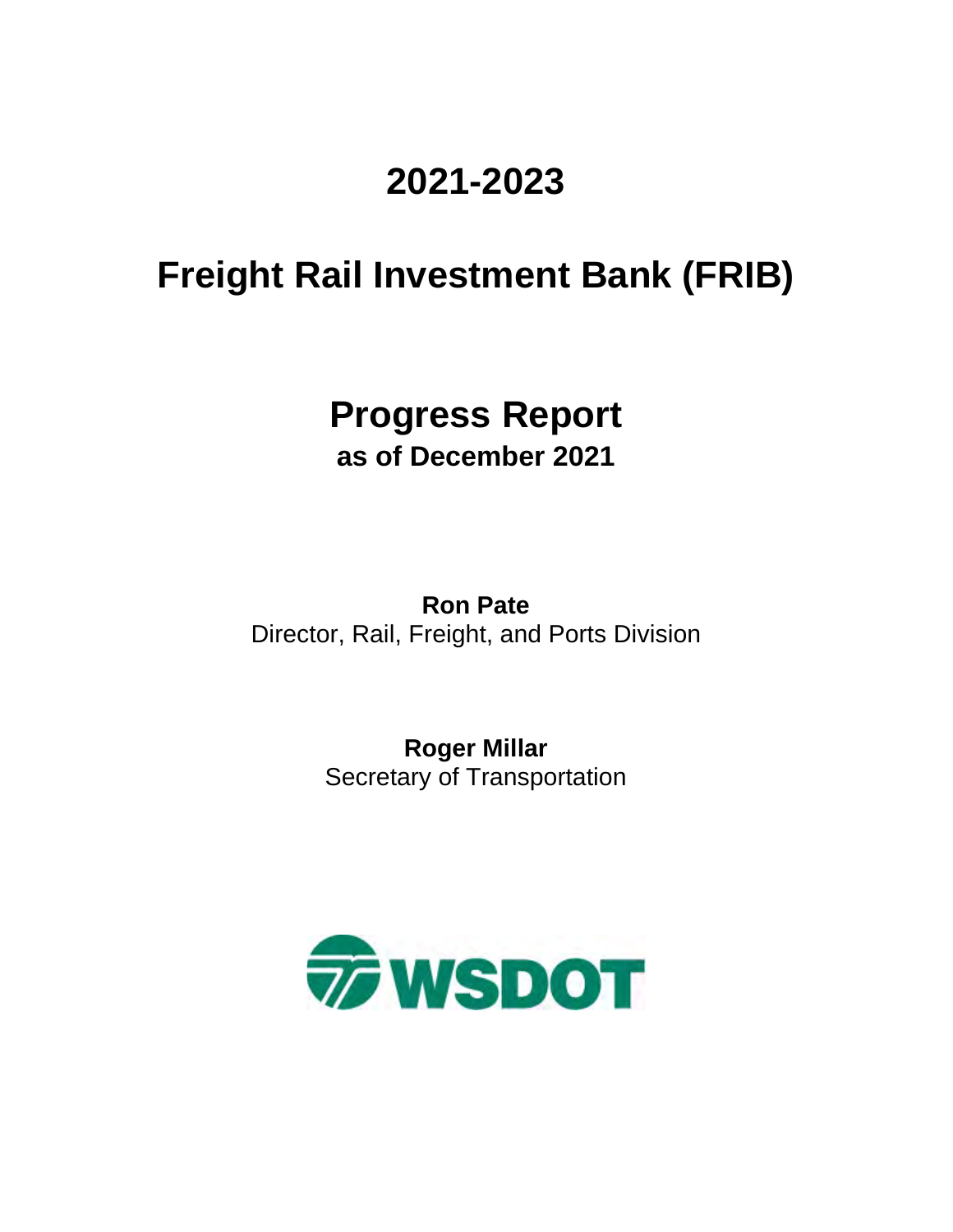#### **Purpose of this report**

Substitute Senate Bill (SSB) 5165 Section 310 (2) calls for WSDOT to "…report annually to the transportation committees of the legislature and the office of financial management on all FRIB loans issued."

#### **Freight Rail Investment Bank (FRIB)**

FRIB loans provide funds to build new or improve existing rail infrastructure across the state. The program is administered by WSDOT and loans are only available to the public sector[.1](#page-1-0) Since 50% of the short-line railroads in Washington state are publicly owned by cities, counties, port districts, and the state, these loans are available to public entities. These short-line railroads support rural economies by providing cost effective freight transportation options. Some of the largest industries in the state, including the agriculture, energy and timber industries, rely heavily on rail in their supply chains.

In accordance with the legislative budget proviso, FRIB projects are charged interest to recover the costs of managing the loan collection process. The projects are charged one percent simple interest, which is assessed on the total amount of the loan. The repayment periods currently are for no more than ten years, although loans made earlier in the program had 15-year repayment schedules. All loan recipients are current on their loan repayments as of December 1, 2021.

A total of 40 FRIB loans have been awarded since the program's inception in 2007. Exhibit 1 outlines the history of the FRIB program.

| <b>FRIB Program History</b> |                                            |                                 |  |  |  |  |  |
|-----------------------------|--------------------------------------------|---------------------------------|--|--|--|--|--|
| <b>Biennium</b>             | <b>Number of</b><br><b>Projects Funded</b> | <b>Funding</b><br><b>Amount</b> |  |  |  |  |  |
| 2007-2009                   | 4                                          | \$2,500,000                     |  |  |  |  |  |
| 2009-2011                   | 2                                          | \$1,310,000                     |  |  |  |  |  |
| 2011-2013                   | 9                                          | \$5,180,000                     |  |  |  |  |  |
| 2013-2015                   | 10                                         | \$7,332,274                     |  |  |  |  |  |
| 2015-2017                   | $\overline{7}$                             | \$3,312,242                     |  |  |  |  |  |
| 2017-2019                   | 1                                          | \$5,000,000                     |  |  |  |  |  |
| 2019-2021                   | 4                                          | \$7,047,000                     |  |  |  |  |  |
| 2021-2023                   | 3                                          | \$1,651,000                     |  |  |  |  |  |
|                             | TOTAL                                      | \$33,332,516                    |  |  |  |  |  |

#### **Exhibit 1: FRIB program history**

The FRIB repayment schedule for calendar year 2022, with receivables of approximately \$2.59 million, is found in Exhibit 2.

<span id="page-1-0"></span><sup>1</sup> *Article VIII, Section 5, of the state's Constitution prohibits the state's credit from being given or loaned to any individual, association, company, or corporation.*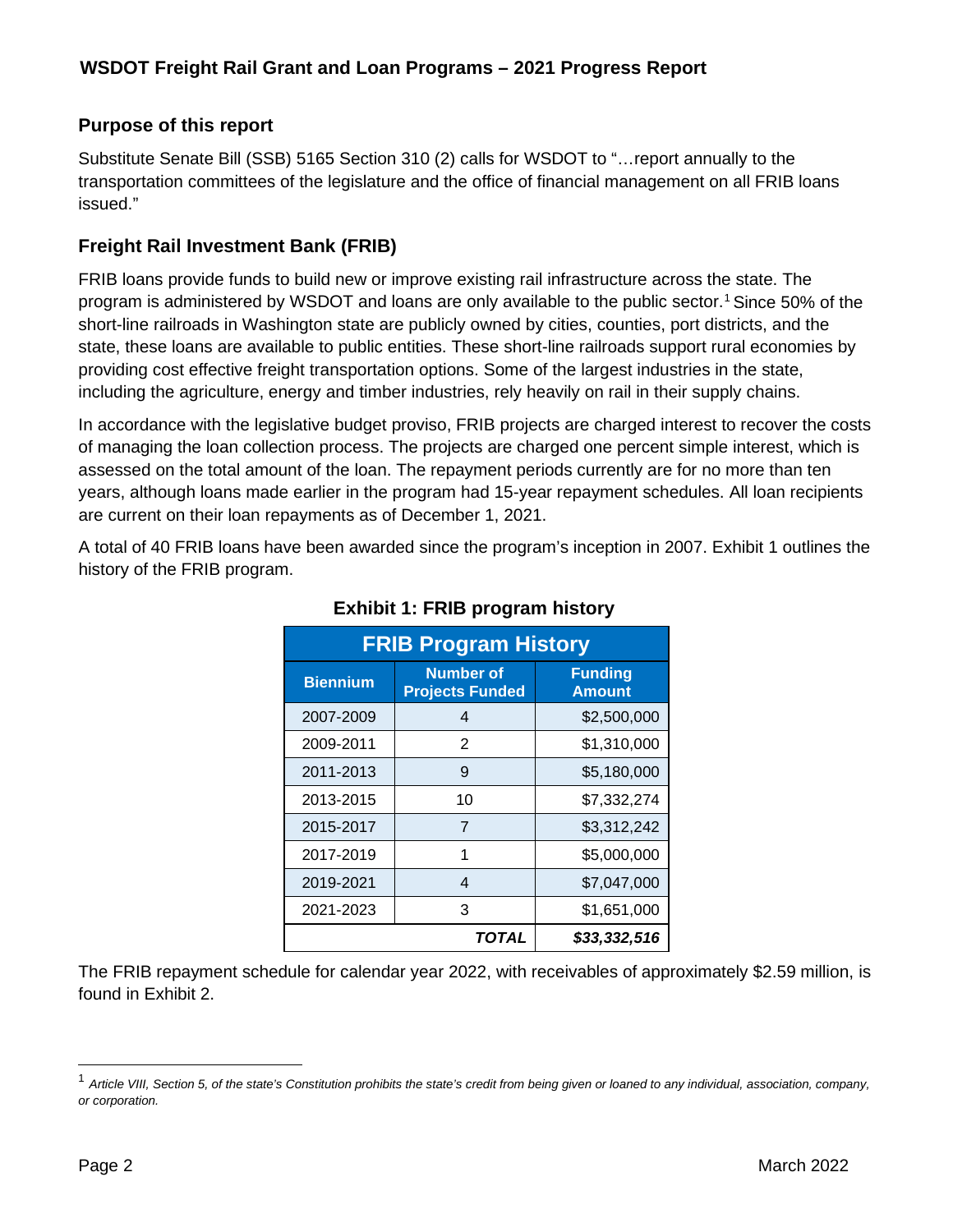**Exhibit 2: Status of FRIB loan repayments**

| <b>Status of FRIB Loan Repayments</b> |                      |                      |                                               |                   |                                             |                                                     |                                             |  |
|---------------------------------------|----------------------|----------------------|-----------------------------------------------|-------------------|---------------------------------------------|-----------------------------------------------------|---------------------------------------------|--|
| PIN#                                  | <b>Borrower</b>      | <b>Term</b><br>(Yrs) | <b>Payment</b><br><b>Start</b><br><b>Date</b> | <b>Loan Total</b> | <b>Remaining</b><br>Loan<br><b>Balance*</b> | <b>Annual</b><br><b>Scheduled</b><br><b>Payment</b> | <b>Next</b><br><b>Payment</b><br><b>Due</b> |  |
| 711010L                               | City of Tacoma       | 10                   | 02/01/17                                      | \$121,119         | \$60,559                                    | \$12,112                                            | 2/1/2022                                    |  |
| 711010K                               | City of Tacoma       | 10                   | 02/01/17                                      | \$405,744         | \$202,872                                   | \$40,574                                            | 2/1/2022                                    |  |
| 726810A                               | City of Tacoma       | 10                   | 03/01/17                                      | \$149,986         | \$75,006                                    | \$14,998                                            | 3/1/2022                                    |  |
| 711010H                               | City of Tacoma       | 10                   | 04/01/15                                      | \$618,626         | \$185,588                                   | \$61,863                                            | 4/1/2022                                    |  |
| 711010C                               | City of Tacoma       | 10                   | 05/01/13                                      | \$450,000         | \$45,000                                    | \$45,000                                            | 5/1/2022                                    |  |
| L2200081                              | City of Tacoma       | 10                   | 05/01/14                                      | \$347,320         | \$69,475                                    | \$34,732                                            | 5/1/2022                                    |  |
| 711010M                               | City of Tacoma       | 10                   | 05/01/16                                      | \$366,387         | \$146,555                                   | \$36,639                                            | 5/1/2022                                    |  |
| 711010D                               | City of Tacoma       | 10                   | 06/01/13                                      | \$612,000         | \$61,200                                    | \$61,200                                            | 6/1/2022                                    |  |
| 711010L                               | City of Tacoma       | 10                   | 06/01/15                                      | \$249,997         | \$74,997                                    | \$25,000                                            | 6/1/2022                                    |  |
| 711010J                               | City of Tacoma       | 10                   | 06/01/16                                      | \$515,770         | \$206,308                                   | \$51,577                                            | 6/1/2022                                    |  |
| F01000A                               | Port of Benton       | 15                   | 07/01/09                                      | \$250,000         | \$33,333                                    | \$16,667                                            | 7/1/2022                                    |  |
| F01000A                               | City of Tacoma       | 15                   | 07/01/10                                      | \$26,386          | \$5,277                                     | \$1,759                                             | 7/1/2022                                    |  |
| F01000A                               | City of Tacoma       | 15                   | 07/01/11                                      | \$249,452         | \$66,521                                    | \$16,630                                            | 7/1/2022                                    |  |
| F01000A                               | Port of Everett      | 15                   | 07/01/09                                      | \$250,000         | \$33,333                                    | \$16,667                                            | 7/1/2022                                    |  |
| 722810A                               | Port of Everett      | 10                   | 07/01/13                                      | \$1,165,321       | \$123,864                                   | \$123,864                                           | 7/1/2022                                    |  |
| L2200082                              | City of Tacoma       | 10                   | 07/01/13                                      | \$348,591         | \$34,859                                    | \$34,859                                            | 7/1/2022                                    |  |
| 727015A                               | Port of Vancouver    | 10                   | 07/01/13                                      | \$103,770         | \$10,377                                    | \$10,377                                            | 7/1/2022                                    |  |
| L2000053                              | Spokane County       | 10                   | 07/01/13                                      | \$180,000         | \$18,000                                    | \$18,000                                            | 7/1/2022                                    |  |
| L2200080                              | Port of Longview     | 10                   | 07/01/14                                      | \$465,605         | \$93,121                                    | \$46,560                                            | 7/1/2022                                    |  |
| L2200082                              | City of Tacoma       | 10                   | 07/01/14                                      | \$363,938         | \$72,788                                    | \$36,394                                            | 7/1/2022                                    |  |
| L1100064                              | Port of Everett      | 10                   | 07/01/18                                      | \$900,000         | \$540,000                                   | \$90,000                                            | 7/1/2022                                    |  |
| 722812A                               | Port of Everett      | 10                   | 07/01/18                                      | \$911,715         | \$547,029                                   | \$91,172                                            | 7/1/2022                                    |  |
| F01000A                               | Port of Everett      | 10                   | 07/01/18                                      | \$1,350,000       | \$810,000                                   | \$135,000                                           | 7/1/2022                                    |  |
| 727310B                               | Port of Walla Walla  | 10                   | 07/01/16                                      | \$249,927         | \$99,971                                    | \$24,993                                            | 7/1/2022                                    |  |
| L2220052                              | City of Richland     | 10                   | 07/01/16                                      | \$399,982         | \$159,993                                   | \$39,998                                            | 7/1/2022                                    |  |
| F01000A                               | Port of Whitman Cnty | 10                   | 07/01/17                                      | \$283,409         | \$141,734                                   | \$28,341                                            | 7/1/2022                                    |  |
| G2000064<br>722814A                   | Port of Everett**    | 10                   | 07/01/21                                      | \$10,403,209      | \$9,392,888                                 | \$1,040,321                                         | 7/1/2022                                    |  |
| 721410A                               | Port of Benton       | 10                   | 07/01/21                                      | \$249,761         | \$224,761                                   | \$25,000                                            | 7/1/2022                                    |  |
| 711010K                               | City of Tacoma       | 10                   | 08/01/16                                      | \$773,070         | \$309,228                                   | \$77,307                                            | 8/1/2022                                    |  |
| 726810C                               | City of Tacoma       | 10                   | 08/01/17                                      | \$311,455         | \$155,728                                   | \$31,146                                            | 8/1/2022                                    |  |
| 711010I                               | City of Tacoma       | 10                   | 09/01/16                                      | \$1,105,058       | \$442,023                                   | \$110,506                                           | 9/1/2022                                    |  |
| 711011O                               | City of Tacoma       | 10                   | 10/01/17                                      | \$369,480         | \$184,738                                   | \$36,948                                            | 10/1/2022                                   |  |
| 726821A                               | City of Tacoma       | 10                   | 10/01/21                                      | \$233,051         | \$209,746                                   | \$23,305                                            | 10/1/2022                                   |  |
| 726811A                               | City of Tacoma       | 10                   | 10/01/21                                      | \$397,780         | \$357,780                                   | \$39,753                                            | 10/1/2022                                   |  |
| 711010N                               | City of Tacoma       | 10                   | 11/01/16                                      | \$910,005         | \$364,002                                   | \$91,001                                            | 11/1/2022                                   |  |
|                                       |                      |                      | <b>Totals</b>                                 | \$26,087,915      | \$15,558,654                                | \$2,590,261                                         |                                             |  |

\*Remaining Loan Balance as of 12/31/2021.

\*\*PIN G2000064 = \$6,157,000 | PIN 726821A = \$5,000,000. Actual Loan Total is based on actuals for both PINS combined.